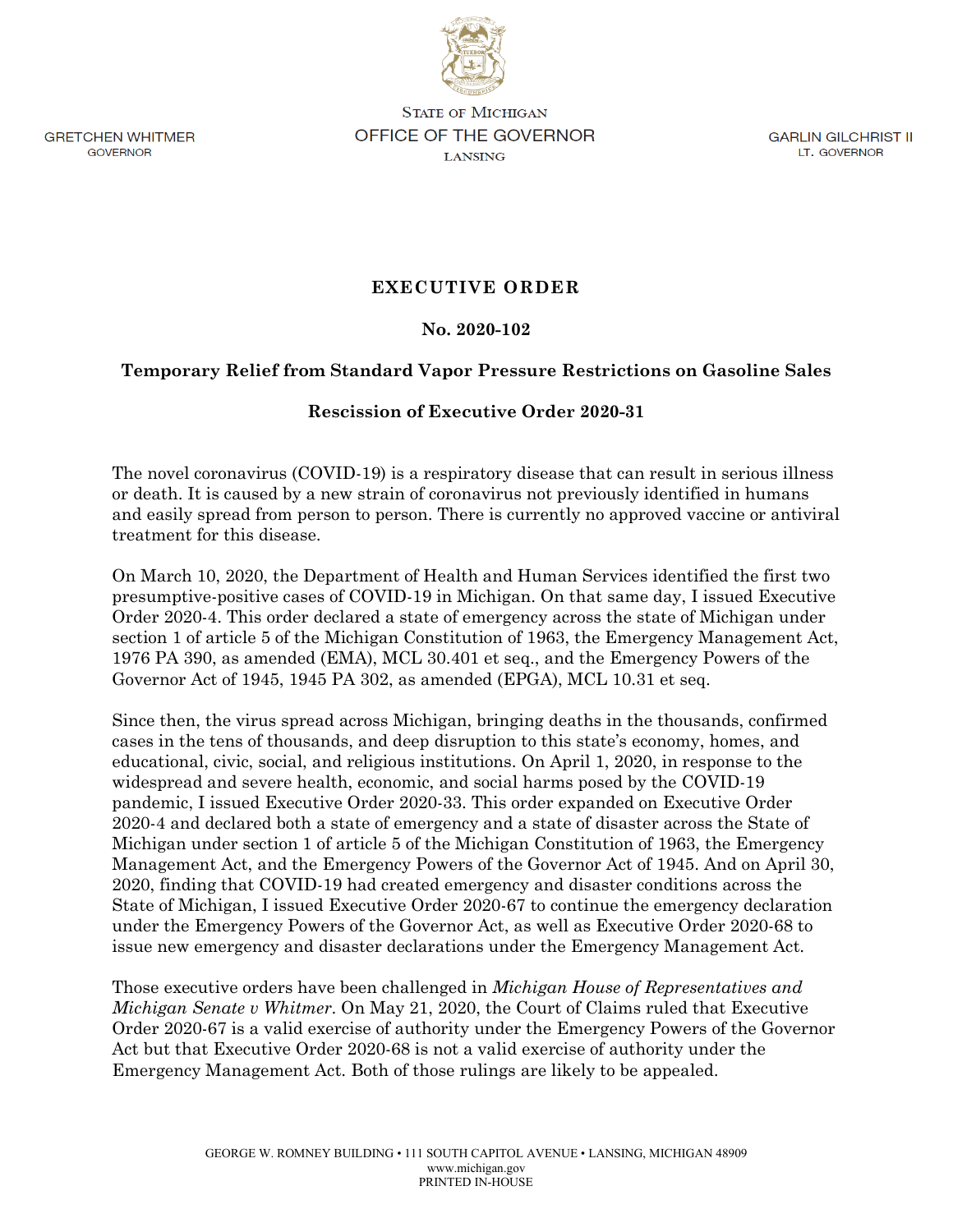On May 22, 2020, I issued Executive Order 2020-99, again finding that the COVID-19 pandemic constitutes a disaster and emergency throughout the State of Michigan. That order constituted a state of emergency declaration under the Emergency Powers of the Governor Act of 1945. And, to the extent the governor may declare a state of emergency and a state of disaster under the Emergency Management Act when emergency and disaster conditions exist yet the legislature has declined to grant an extension request, that order also constituted a state of emergency and state of disaster declaration under that act.

The Emergency Powers of the Governor Act provides a sufficient legal basis for issuing this executive order. In relevant part, it provides that, after declaring a state of emergency, "the governor may promulgate reasonable orders, rules, and regulations as he or she considers necessary to protect life and property or to bring the emergency situation within the affected area under control." MCL 10.31(1).

Nevertheless, subject to the ongoing litigation and the possibility that current rulings may be overturned or otherwise altered on appeal, I also invoke Emergency Management Act as a basis for executive action to combat the spread of COVID-19 and mitigate the effects of this emergency on the people of Michigan, with the intent to preserve the rights and protections provided by the EMA. The EMA vests the governor with broad powers and duties to "cop[e] with dangers to this state or the people of this state presented by a disaster or emergency," which the governor may implement through "executive orders, proclamations, and directives having the force and effect of law." MCL 30.403(1)–(2). This executive order falls within the scope of those powers and duties, and to the extent the governor may declare a state of emergency and a state of disaster under the Emergency Management Act when emergency and disaster conditions exist yet the legislature has not granted an extension request, they too provide a sufficient legal basis for this order.

Due to the steep fall-off in gasoline demand as a result of the COVID-19 pandemic, gasoline storage capacity is limited and more time is needed to transition the distribution system in order to come into compliance for the summer driving season. Without a waiver of the summer gasoline requirements, parties upstream of retailers and wholesale purchasers would have been required to stop selling the winter gasoline sitting in their storage tanks on May 1, 2020, which would have prevented them from loading summer gasoline into the storage tanks, resulting in a shortage of gasoline. A gasoline shortage could result in higher prices at the pump, making it harder for families already struggling with the economic impacts of COVID-19 to put food on the table. It could also cause longer lines at service stations across Michigan, increasing in-person interactions and putting people at risk. In order to reduce economic hardship, reduce in-person work, and minimize the risk of transmission, I find it reasonable and necessary to temporarily waive the summer low volatility requirements and blending limitations for gasoline.

With this order, Executive Order 2020-31 is rescinded.

Acting under the Michigan Constitution of 1963 and Michigan law, I order the following:

1. Rule 4(g) of Regulation No. 564, promulgated by the Laboratory Division of the Department of Agriculture and Rural Development, 1987 AACS, as amended, R 285.564.4(g) of the Michigan Administrative Code, regarding vapor pressure, is temporarily suspended through May 31, 2020.